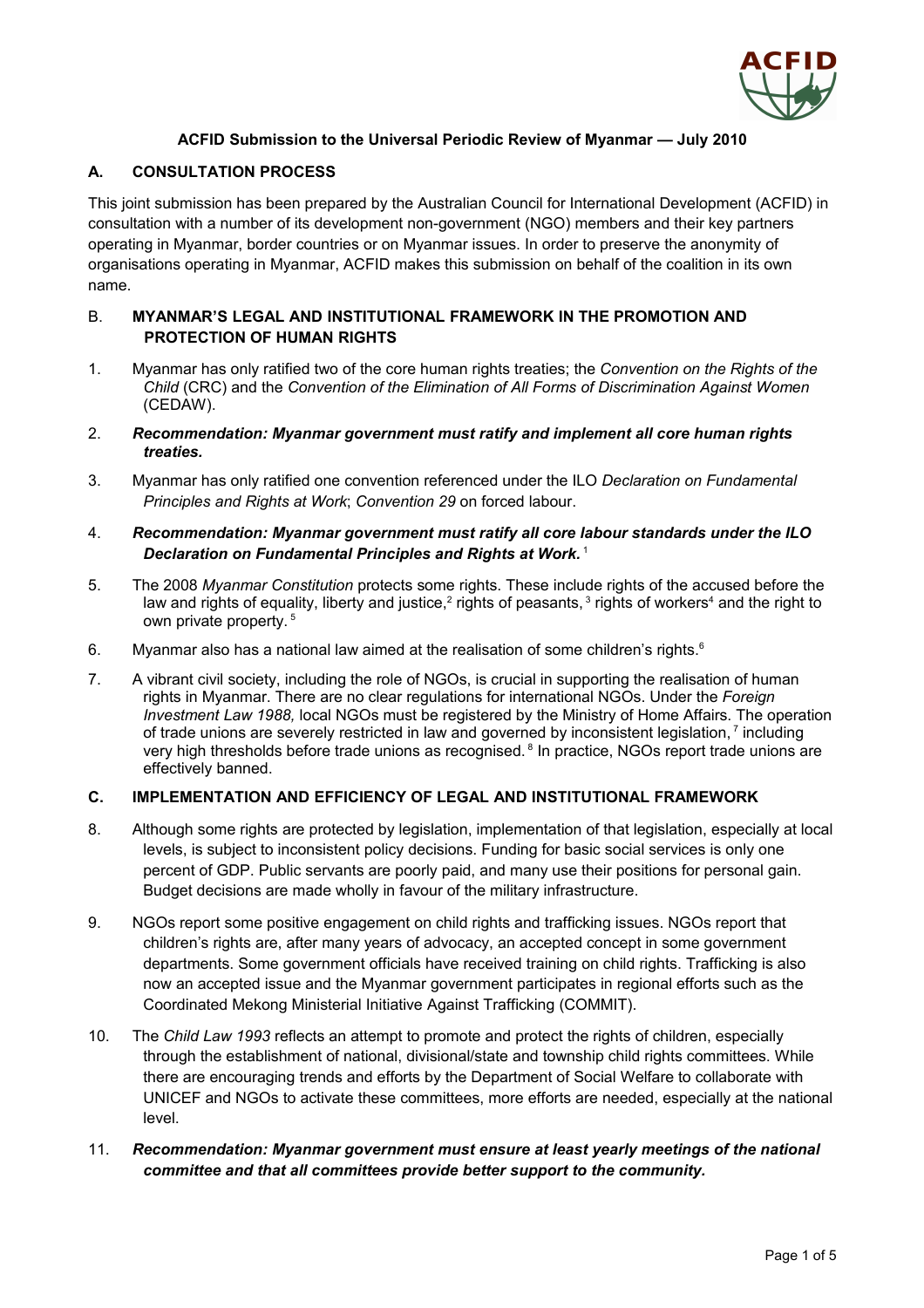- 12. Further, the *Child Law 1993* does not protect all the rights of children especially with regard to the use of corporal punishment which violates article 37 of the CRC.
- 13. *Recommendation: Myanmar government must ensure that the Child Law outlaws the use of corporal punishment.*
- 14. Despite some capacity building programs conducted with government, many officials still have little knowledge about the CRC.
- 15. *Recommendation: Myanmar government must ensure that all professionals who come into contact with children, especially judges, attorneys, police, teachers and committee members receive minimum training on the Child Law and the CRC.*

### **D. COOPERATION WITH HUMAN RIGHTS MECHANISMS AND STAKEHOLDERS**

- 16. Myanmar has only reported irregularly under CEDAW and CRC.
- 17. In 2009, Myanmar appointed a senior diplomat to the ASEAN Intergovernmental Commission on Human Rights (AICHR) which undermines the independence of the body in promoting human rights in the region.
- 18. *Recommendation: Myanmar government must support the AICHR to be a strong and independent body for promoting and protecting human rights in Myanmar and the ASEAN region.*
- 19. *Recommendation: Myanmar government must engage more consistently and in good faith with human rights bodies and mechanisms at the international and regional level.*

#### **E. IDENTIFICATION OF ACHIEVEMENTS, BEST PRACTICES, CHALLENGES AND CONSTRAINTS**

- 20. **Constraints on NGOs:** Senior government official are suspicious of the motives of organisations that have links outside Myanmar, such as NGOs, faith groups, labour organisations and multilateral organisations. Official policies impact on the independence of these organisations.<sup>[9](#page-5-8)</sup> Organisations must also make extensive efforts to demonstrate their neutrality in their actions and public statements which reduces resources. NGOs report that activities must be in partnership with the Myanmar government which impacts on independent activity. NGOs report difficulties in arranging meetings and accessing communications technology.
- 21. *Recommendation: Myanmar government must protect the independence of NGOs in law and discontinue any policies or practice which limits the independence and effectiveness of NGOs.*
- 22. **Humanitarian access:** Humanitarian access to the communities most in needed of assistance is still very limited. NGOs report difficulties accessing displaced populations in south-east regions in Myanmar (an estimated 500,000 are displaced, tight travel restrictions are in place and conflicting views on how to assist them) and also in western Rakhine area.<sup>[10](#page-5-9)</sup>
- 23. *Recommendation: Myanmar government must enable NGOs to assist displaced populations.*
- 24. **Systemic violence against civilians by SPDC Army**: In eastern Myanmar, the SPDC Army continues to target ethnic groups with violent assaults. In Karen State, women chiefs are increasing in number as it is thought that a woman chief is less likely to be killed. However, women chiefs are now experiencing gender-based and sexual violence from the SPDC Army.[11](#page-5-10) These reported attacks are widespread and consistent, suggesting that they are systemic in nature and aimed at subjugation of ethnic groups. The violations breach several international laws which bind the Myanmar government.<sup>[12](#page-5-11)</sup>
- 25. *Recommendation: Myanmar government should agree to a Security Council mandated inquiry into war crimes and crimes against humanity by the SPDC.*
- 26. **Use of child soldiers by SPDC and other forces/militia**: Recruitment of child soldiers by the SPDC Army and ethnic forces continues to be routine. The Directive No 13/73 of the Myanmar Defence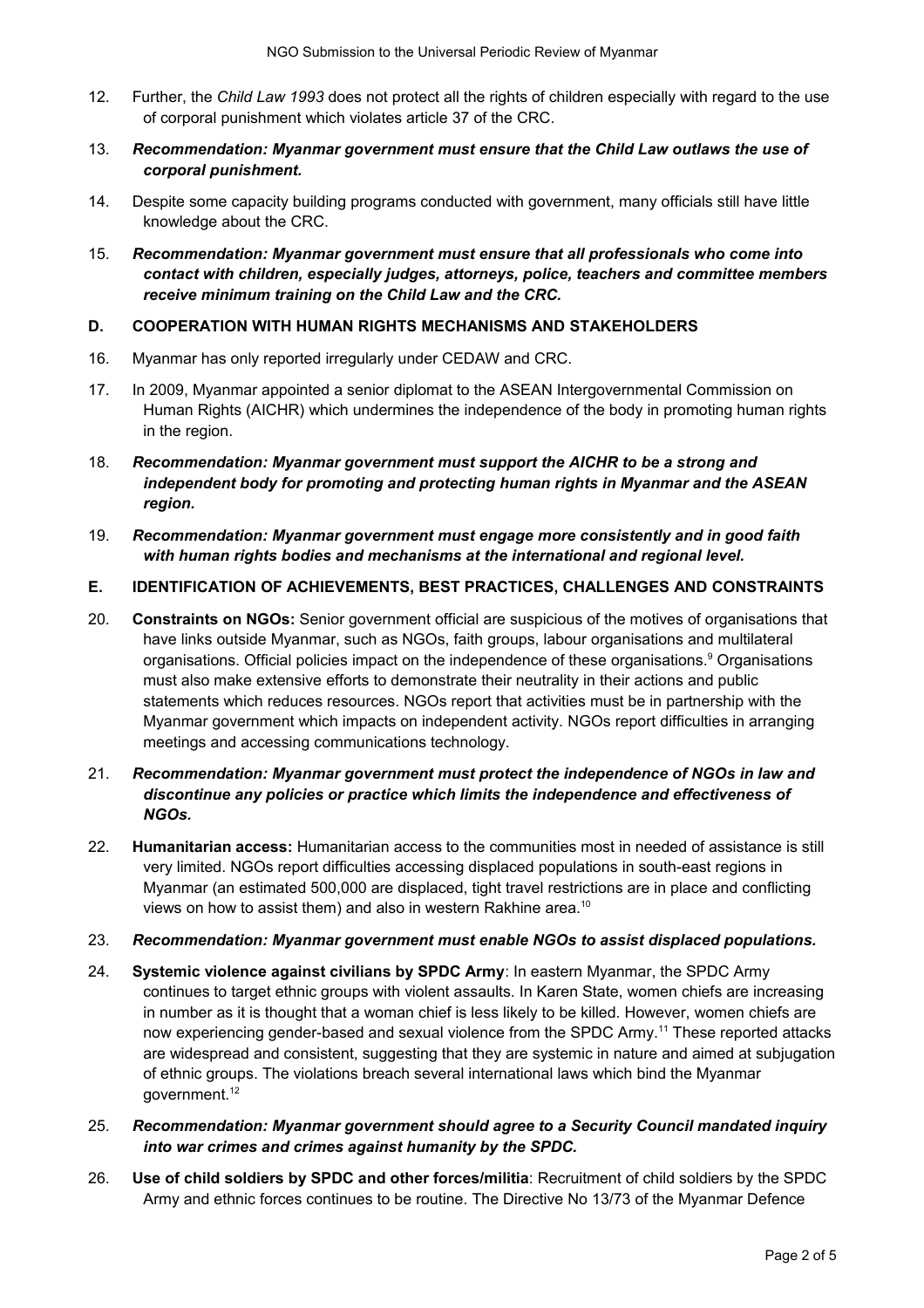Services ad War Office Council prohibits the use and recruitment child soldiers but the practice remains. In 2004, the Myanmar government established a Committee for the Prevention of Military Recruitment of Underage Children to investigate several specific cases of child soldier recruitment. Despite UN Security Council Resolution 1612 in 2005, there is no mechanism that comprehensively monitors all of Myanmar to ensure children are not being recruited or used in hostilities. The use of child soldiers is in direct violation of articles 32 and 38 of the CRC.<sup>[13](#page-5-12)</sup>

- 27. *Recommendation: Myanmar government must legislate for the prohibition of the recruitment and use of child soldiers and ensure that the Committee for the Prevention of Military Recruitment of Underage Children has adequate mandate and resources.*
- 28. **Forced and protracted displacement**: Recent reports detail the displacement of 4,100 Karen villagers by the SPDC Army, in addition to the 118,800 people displaced in eastern Burma during the 18 months of July 2008 to December 2009.[14](#page-5-13) Safety and livelihood of civilians in Myanmar's eastern states is dire with continuing displacement. Hundreds of thousands of children are living in conflict zones and have little access to rights such as education and health. Over 130,000 people continue to live in refugee camps along the country's eastern borders and over 500,000 are internally displaced, at risk of ongoing systemic abuse and without adequate standards of living in violation of international law.[15](#page-5-14)
- 29. *Recommendation: Myanmar government must stop the displacement of civilians and adhere to the UN Guiding Principles on Internal Displacement which enable humanitarian assistance to the internally displaced.*[16](#page-5-15)
- 30. **Forced migration, trafficking and labour:** Due to poverty, instability and continued attacks on civilians, millions of people have migrated to neighbouring countries to work. Most migrate illegally and therefore do not have the protection of status as a migrant worker. While many people have voluntarily left their home in search of work, upon arrival at their destination are vulnerable to traffickers who promise safe jobs with good earnings and are then trafficked to another area. Myanmar has made progress in addressing trafficking, including through the enactment of the *Law on Anti-Trafficking in Persons 2005.* NGOs working with trafficked persons report that trafficking of children and women remains a concern and in violation of international law.<sup>[17](#page-5-16)</sup> In addition, the antitrafficking law is used to restrict the movement of women and girls resulting in unjust arrests and extortion.<sup>[18](#page-5-17)</sup>
- 31. The ILO maintains an office in Yangon in an attempt to support the effective elimination of forced labour, but the practice remains widespread. Myanmar has committed itself to the elimination of forced labour and has reported that it wishes to cooperate with the ILO to eliminate forced labour.
- 32. *Recommendation: Myanmar government must continue to prohibit the trafficking in persons but also address the economic and safety issues which encourage trafficking and commit to the effective elimination of forced labour.*
- 33. **Juvenile justice**: NGOs report that children are often detained in prisons or police cells with adults. This practice is in violation of the CRC[19](#page-5-18) and the Myanmar *Child Law 1993*[20](#page-5-19) and exposes children to risks of violence. In addition, prisons often lack adequate and sufficient provisions. Street children are routinely unfairly targeted, arrested and detained.
- 34. *Recommendation: Myanmar government must ensure that no child is kept in detention with adults and also ensure adequacy of prisons and police cell standards. A child protection unit should be established in every police station.*
- 35. *Recommendation: Myanmar government must repeal any laws and policies which enable the arrest of street children simply for being homeless. Myanmar government must urgently address the public housing arrangements for street children.*
- 36. **Child labour:** There is no accurate data about the scale of child labour but NGOs witness child labourers in a diverse range of work from agricultural and fishing work to day labourers and factory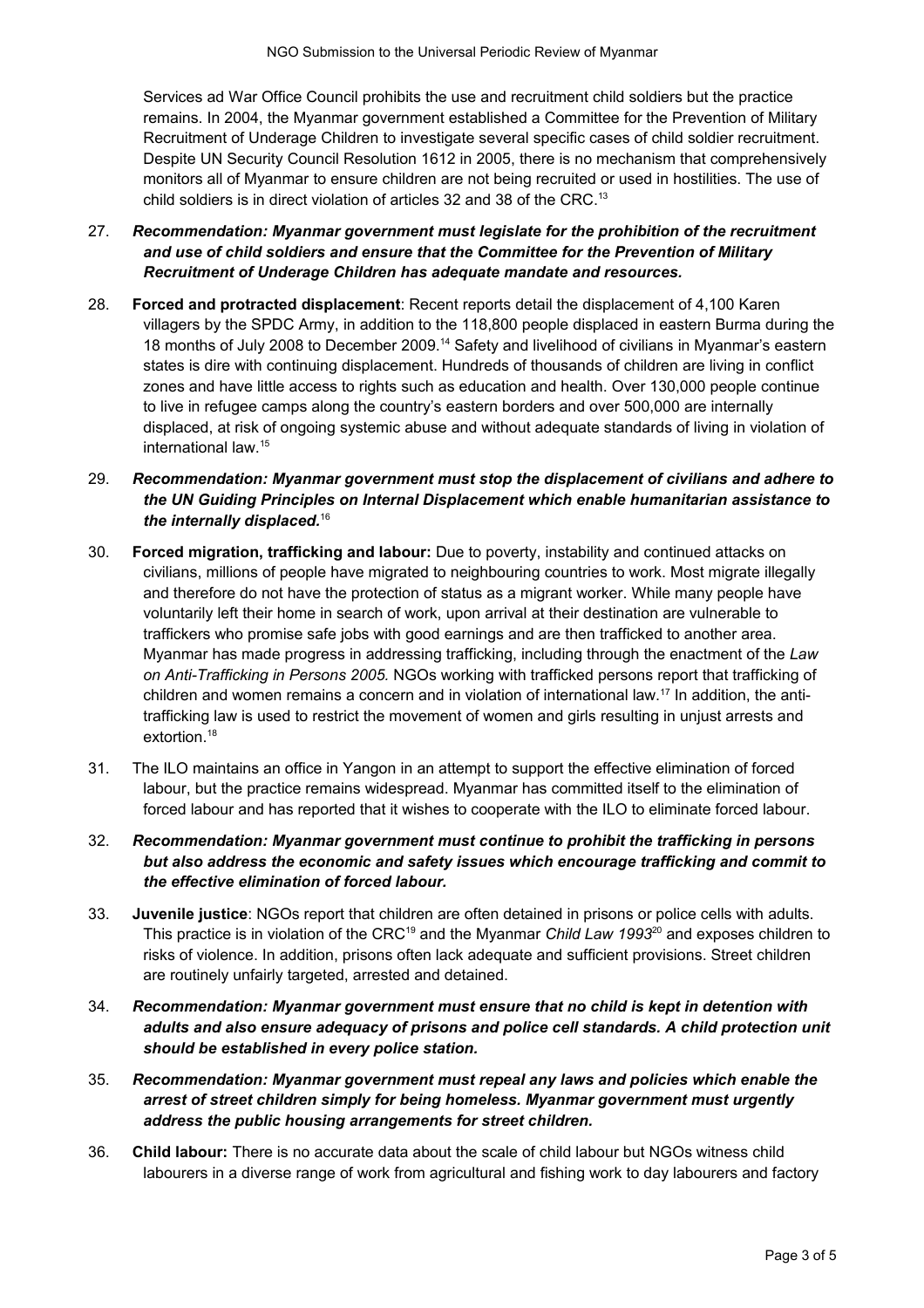workers. The *Child Law 1993*[21](#page-5-20) prohibits children working in hazardous or harmful environments, but poverty means that many children seek out work.

- 37. *Recommendation: Myanmar government must endorse and implement the UNICEF Minimum Standards for the Protection of Working Children. A code of conduct protecting working children should be developed for all employers and monitored by government Labour Law Inspectors.*
- 38. **Education**: High official literacy statistics are misleading. Public education in Myanmar is characterised by low enrolment, irregular and poor attendance, rote learning, repetition, high dropout rates and use of corporal and humiliating punishment.<sup>[22](#page-5-21)</sup> One analysis estimates more than 50% of children do not complete five years of school, and many of those who do, take ten or more years to finish.<sup>[23](#page-5-22)</sup> Although primary education is free, poverty and the costs of uniforms, stationery and lunch contribute to dropouts in violation of the CRC and CEDAW.[24](#page-5-23)
- 39. *Recommendation: Myanmar government through the Ministry of Education must develop and implement pilot initiatives such as free school meals, provision of uniforms and stationery and incentives for trained teachers in remote areas.*
- 40. *Recommendation: Myanmar government must include a provision in the Child Law 1993 which prohibits all form of corporal and humiliating punishment of children and conduct training of teachers on the prohibition and positive discipline techniques.*
- 41. Ethnic, religious or linguistic minorities are not taught in their own language at public schools. This disadvantages and discriminates against those children in violation of article 30 of the CRC.
- 42. *Recommendation: Myanmar government must ensure that education is available and accessible to all, by providing curricula and teachers that can teach in local languages.*
- 43. **Birth registration and citizenship**: The established system for birth registration in Myanmar is highly centralised and expensive to access. To obtain a birth certificate for a child born in a northern Shan state village requires paying a midwife between 15,000 to 30,000 kyats to travel to the township government office. Children without a birth certificate can still access services such as enrolling in school. However, children without a birth certificate are more vulnerable to recruitment as child soldiers. NGOs report that the births of many children remain unregistered in direct violation of article 7 and 8 of the CRC.
- 44. *Recommendation: Myanmar government must ensure that all children born in Myanmar are issued a birth certificate. Costs for access and registration in remote and rural areas should be removed.*
- 45. The *Citizenship Law 1982* establishes three different categories and different colours on Registration Cards. Pink cards are issued for children born of Myanmar citizens, blue cards for children born with one parent of Myanmar citizenship. White cards for 'residents' have only been issued to Rohingya.
- 46. *Recommendation: Myanmar government must ensure that all children born in Myanmar and who reach their tenth birthday receive citizenship and an identity card.*
- 47. **Child health**: The infant mortality rate in Myanmar is 74 per 1000 live births and neonatal mortality rates are 40/1000.<sup>[25](#page-5-24)</sup> This is four times higher than the regional figure of 27 and 22 respectively. Gross underinvestment of health in Myanmar adds to the high infant mortality rate.<sup>[26](#page-5-25)</sup>
- 48. *Recommendation: Myanmar government through the Ministry of Health must allocate more public funds to health, especially community-based programs targeting maternal and infant nutrition.*
- 49. **Freedom of speech or press**: In 2009 Myanmar ranked 171 (out of 175) on the Press Freedom Index. Bloggers and journalists have been arrested under the *Electronic Transactions Law 2004* for alleged breaches of provisions prohibiting writing that is harmful to state interests. In addition, nongovernment media providers are routinely censored.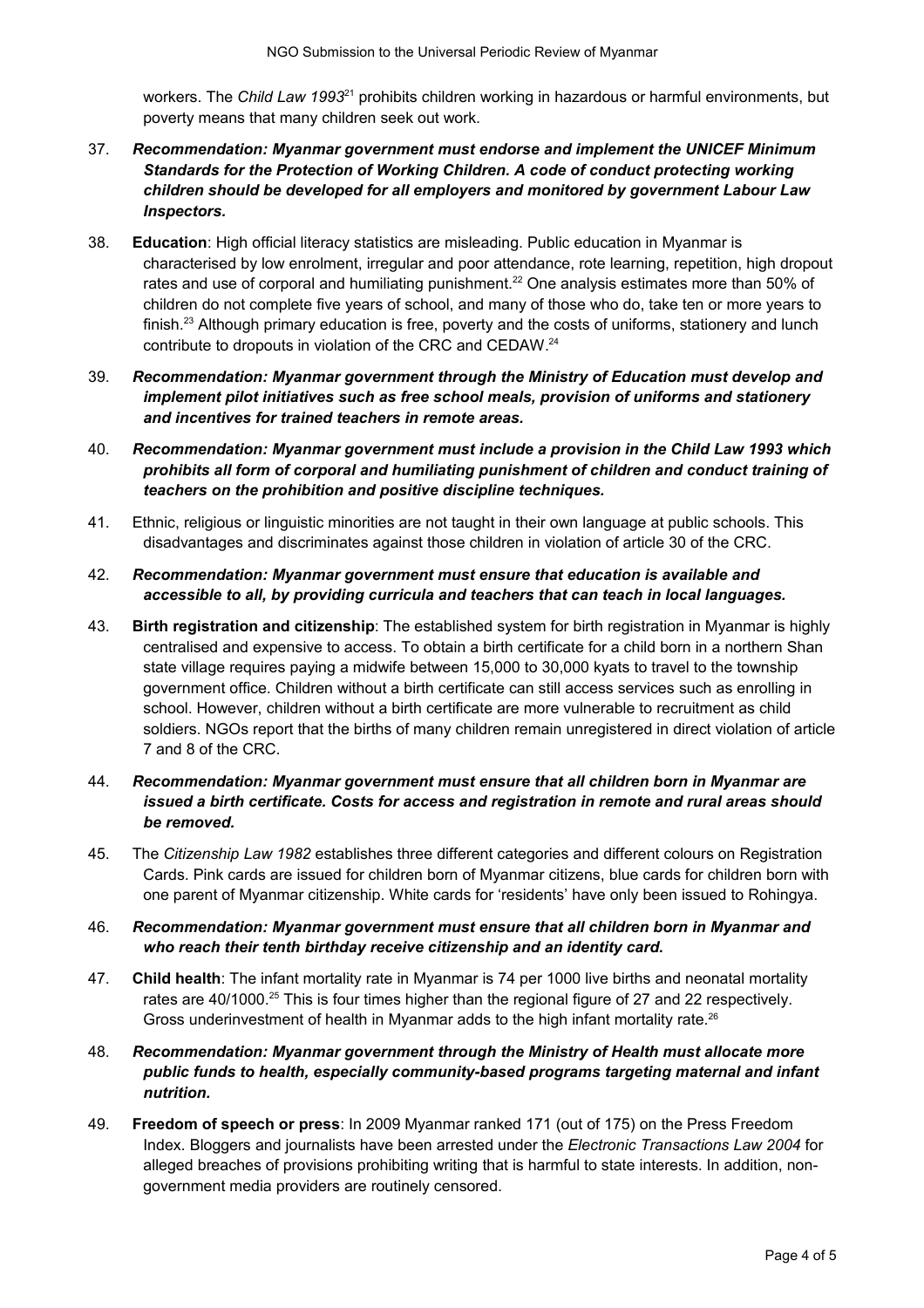# 50. *Recommendation: Myanmar government should protect the ability of media providers to provide information that is not subject to censoring and repeal provisions which allow for criticism of government to be considered harmful to state interests.*

### **F. KEY NATIONAL PRIORITY, INITIATIVES AND COMMITMENT TO OVERCOME THE CHALLENGE**

- 51. Civil society, including NGOs, plays a crucial role in supporting the promotion and protection of human rights in Myanmar through humanitarian response, development assistance and advocacy activities. Support for NGOs working on issues relating to human rights in Myanmar must be prioritised by removing restrictions on NGO effectiveness and their ability to undertake advocacy.
- 52. Human rights violations are widespread in Myanmar and occur on a daily basis. NGOs report particular concern regarding the rights of children, women, workers and internally displaced persons. Accountability mechanisms that provide an opportunity for victim's voices to be heard and that acknowledge unacceptable behaviour by government officials must be pursued by the international community. This will provide a basis from which Myanmar's human rights record can improve.

### **G. EXPECTATION IN TERMS OF CAPACITY BUILDING AND TECHNICAL ASSISTANCE**

53. Development NGOs continue to experience difficulties in discussing human rights with public servants as human rights are seen as confrontational and political. Overcoming many of Myanmar's human rights challenges requires further engagement between the international community, NGOs and the Myanmar government on human rights sensitisation and awareness-raising. Development NGOs are beginning to positively interact with sections of the Myanmar government in running capacity building and training workshops on human rights, particularly in relation to child rights. Financial and other resources must increase to fund further of these initiatives.